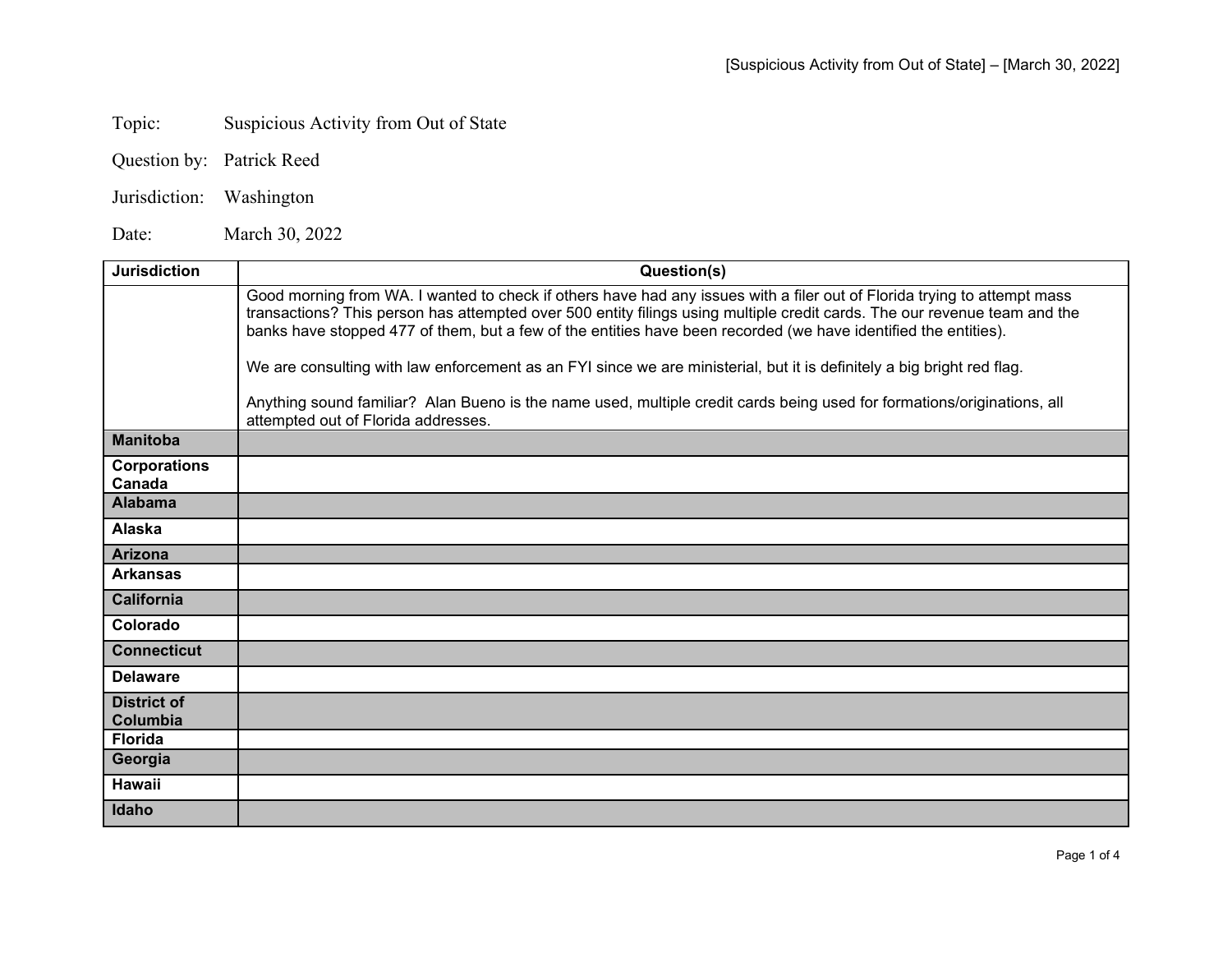| <b>Jurisdiction</b>  | Question(s)                                                                                                                                                                                                                                                                                                                                                               |
|----------------------|---------------------------------------------------------------------------------------------------------------------------------------------------------------------------------------------------------------------------------------------------------------------------------------------------------------------------------------------------------------------------|
|                      | Good morning from WA. I wanted to check if others have had any issues with a filer out of Florida trying to attempt mass<br>transactions? This person has attempted over 500 entity filings using multiple credit cards. The our revenue team and the<br>banks have stopped 477 of them, but a few of the entities have been recorded (we have identified the entities).  |
|                      |                                                                                                                                                                                                                                                                                                                                                                           |
|                      | We are consulting with law enforcement as an FYI since we are ministerial, but it is definitely a big bright red flag.                                                                                                                                                                                                                                                    |
|                      | Anything sound familiar? Alan Bueno is the name used, multiple credit cards being used for formations/originations, all<br>attempted out of Florida addresses.                                                                                                                                                                                                            |
| <b>Illinois</b>      |                                                                                                                                                                                                                                                                                                                                                                           |
| Indiana              |                                                                                                                                                                                                                                                                                                                                                                           |
| lowa                 | Thanks for the heads up no such activity in lowa, but your question has given me some ideas for threat hunting activities we<br>could adopt to spot filing anomalies.                                                                                                                                                                                                     |
| <b>Kansas</b>        |                                                                                                                                                                                                                                                                                                                                                                           |
| Kentucky             |                                                                                                                                                                                                                                                                                                                                                                           |
| Louisiana            | consulted our Manager that handles the cases of fraudulent or bogus filings that are either turned in to our office or we run<br>across ourselves.<br>She is not aware of any involving this large volume or specifically out of Florida.<br>If you would like to, or can give out the name of the individual (or possible entity names), I can cross check against that. |
| <b>Maine</b>         |                                                                                                                                                                                                                                                                                                                                                                           |
| <b>Maryland</b>      |                                                                                                                                                                                                                                                                                                                                                                           |
| <b>Massachusetts</b> |                                                                                                                                                                                                                                                                                                                                                                           |
| <b>Michigan</b>      |                                                                                                                                                                                                                                                                                                                                                                           |
| <b>Minnesota</b>     | I do not see any business filings with that name in Minnesota.                                                                                                                                                                                                                                                                                                            |
| <b>Mississippi</b>   |                                                                                                                                                                                                                                                                                                                                                                           |
| <b>Missouri</b>      |                                                                                                                                                                                                                                                                                                                                                                           |
| <b>Montana</b>       |                                                                                                                                                                                                                                                                                                                                                                           |
| <b>Nebraska</b>      |                                                                                                                                                                                                                                                                                                                                                                           |
| <b>Nevada</b>        |                                                                                                                                                                                                                                                                                                                                                                           |
| <b>New Hampshire</b> |                                                                                                                                                                                                                                                                                                                                                                           |
| <b>New Jersey</b>    |                                                                                                                                                                                                                                                                                                                                                                           |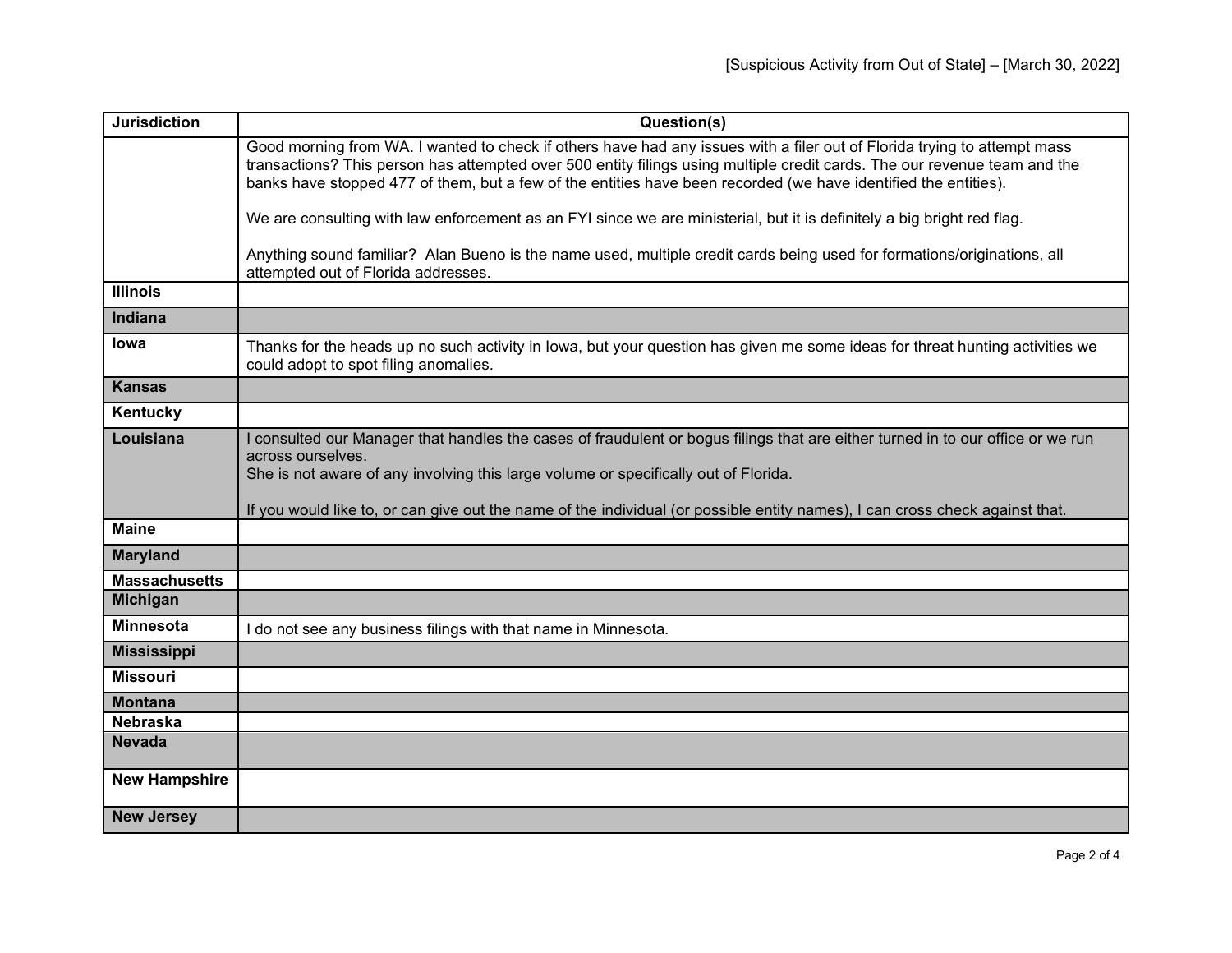| <b>Jurisdiction</b>   | Question(s)                                                                                                                                                                                                                                                                                                                                                              |
|-----------------------|--------------------------------------------------------------------------------------------------------------------------------------------------------------------------------------------------------------------------------------------------------------------------------------------------------------------------------------------------------------------------|
|                       | Good morning from WA. I wanted to check if others have had any issues with a filer out of Florida trying to attempt mass<br>transactions? This person has attempted over 500 entity filings using multiple credit cards. The our revenue team and the<br>banks have stopped 477 of them, but a few of the entities have been recorded (we have identified the entities). |
|                       | We are consulting with law enforcement as an FYI since we are ministerial, but it is definitely a big bright red flag.                                                                                                                                                                                                                                                   |
|                       | Anything sound familiar? Alan Bueno is the name used, multiple credit cards being used for formations/originations, all<br>attempted out of Florida addresses.                                                                                                                                                                                                           |
| <b>New Mexico</b>     |                                                                                                                                                                                                                                                                                                                                                                          |
| <b>New York</b>       |                                                                                                                                                                                                                                                                                                                                                                          |
| <b>North Carolina</b> |                                                                                                                                                                                                                                                                                                                                                                          |
| <b>North Dakota</b>   |                                                                                                                                                                                                                                                                                                                                                                          |
| Ohio                  |                                                                                                                                                                                                                                                                                                                                                                          |
| <b>Oklahoma</b>       |                                                                                                                                                                                                                                                                                                                                                                          |
| Oregon                | I am not showing this name for any filings. We will be watching for it.                                                                                                                                                                                                                                                                                                  |
| Pennsylvania          |                                                                                                                                                                                                                                                                                                                                                                          |
| <b>Rhode Island</b>   |                                                                                                                                                                                                                                                                                                                                                                          |
| <b>South Carolina</b> |                                                                                                                                                                                                                                                                                                                                                                          |
| <b>South Dakota</b>   |                                                                                                                                                                                                                                                                                                                                                                          |
| <b>Tennessee</b>      |                                                                                                                                                                                                                                                                                                                                                                          |
| <b>Texas</b>          |                                                                                                                                                                                                                                                                                                                                                                          |
| <b>Utah</b>           |                                                                                                                                                                                                                                                                                                                                                                          |
| <b>Vermont</b>        |                                                                                                                                                                                                                                                                                                                                                                          |
| Virginia              |                                                                                                                                                                                                                                                                                                                                                                          |
| Washington            |                                                                                                                                                                                                                                                                                                                                                                          |
| <b>West Virginia</b>  |                                                                                                                                                                                                                                                                                                                                                                          |
| <b>Wisconsin</b>      |                                                                                                                                                                                                                                                                                                                                                                          |
| Wyoming               |                                                                                                                                                                                                                                                                                                                                                                          |